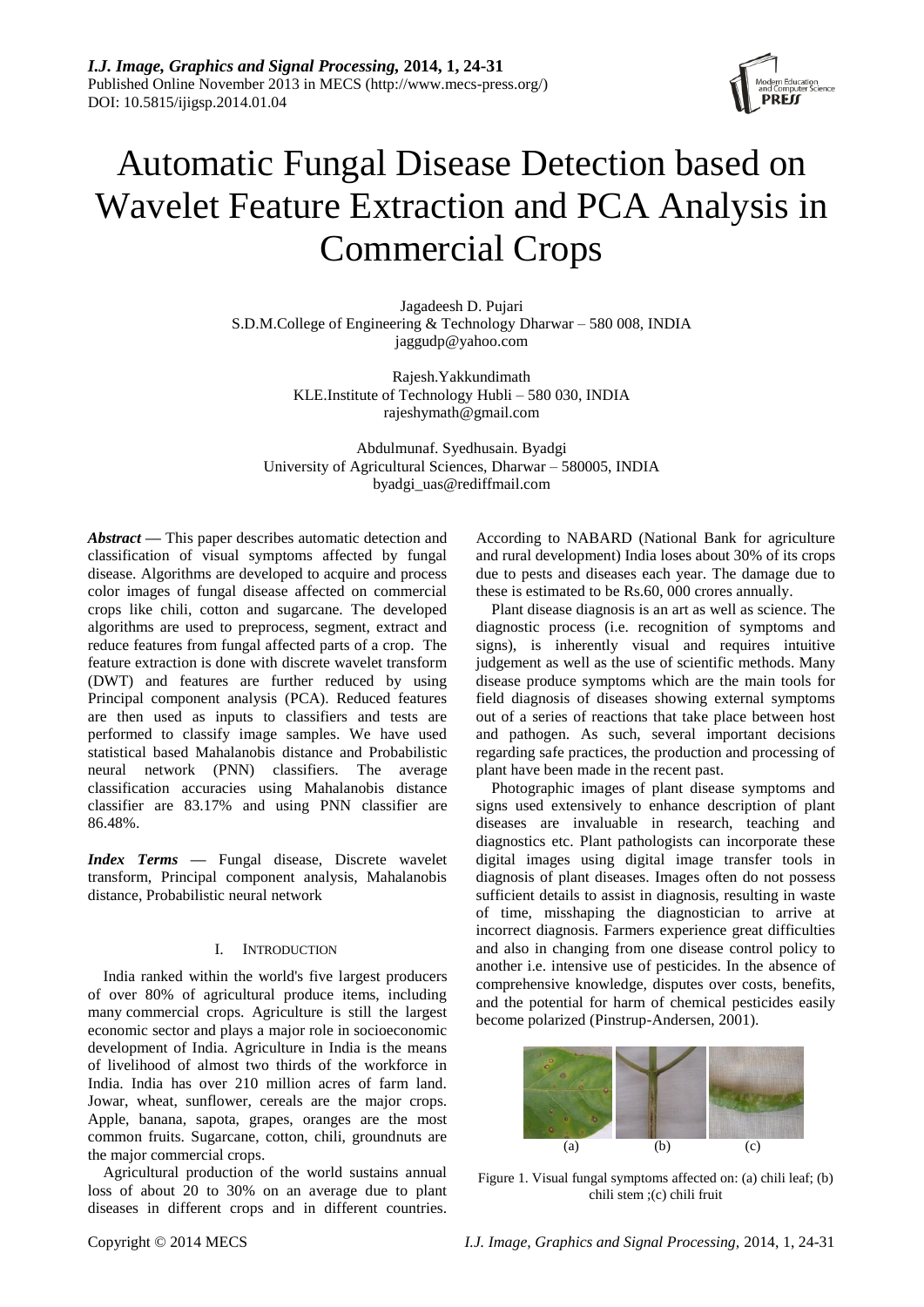Farmers are more concerned about the huge costs involved in these activities and severe loss. The cost intensity, automatic correct identification and classification of diseases based on their particular symptoms is very useful to farmers and also agriculture scientists. Early detection of diseases is a major challenge in horticulture and agriculture science. Development of proper methodology, certainly of use in these areas. One of the main concerns of scientists is the automatic disease diagnosis and control. (Basvaraj .S. Anami et al; 2011).

Computer vision Systems developed for agricultural applications, namely detection of weeds, sorting of fruits in fruit processing, classification of grains, recognition of food products in food processing, medicinal plant recognition etc. In all these techniques, digital images are acquired in a given domain using digital camera and image processing techniques are applied on these images to extract useful features that are necessary for further analysis.

Plant diseases are caused by pathogens. Hence a pathogen is always associated with a disease. In other way, disease is a symptom caused by the invasion of a pathogen that is able to survive, perpetuate and spread. Most plant diseases are caused by bacteria, fungi, virus, etc of which fungi are responsible for a large number of diseases in plants. Most of the published work is focused on generic disease affected on crop (Jayamala K. Patil et al; 2011). No work has been stated with respect to fungal disease affected on commercial crops using image processing techniques.

The objective of this study was (I) to detect and classify type of fungal disease symptom affected on Commercial crops (II) to detect diseased leaf, fruit and stem/stalk. The samples of fungal affected images are shown in Fig.1.

The paper is organized into four sections. Section 2 gives the proposed methodology. Section 3 describes results and discussions. Section 4 gives conclusions of the work.

## II. PROPOSED METHDOLOGY

In the present work tasks like image acquisition, preprocessing, segmentation, feature extraction, feature reduction and classification are carried out. The detailed block diagram of adopted methodology is shown in Fig.2. The classification tree is given in Fig.3.



Figure 2. Block diagram of adopted methodology

## *A. Image set*

The set of 2616 fungal affected image samples on commercial crops like chili (Capicum annuum), cotton (Gossypium hirsutum) and sugarcane (Sacharum Officinarum) are considered for work. The image sample was obtained from department of plant pathology at the University of Agricultural Sciences, Dharwad, INDIA. The chosen fungal disease symptoms affected on different parts of commercial crops are chili stem anthracnose, chili stem powderymildew, chili fruit anthracnose, chili fruit powdery mildew, chili fruit rot, chili leaf anthracnose, chili leaf powdery mildew, chili alternaria leaf spot, cotton stem fusarium wilt, cotton alternaria leafspot, cotton leaf fusarium wilt, cotton leaf graymildew, sugarcane leaf smut, sugarcane leaf redrot, sugarcane stem redrot.Table.1 shows scientific classification of fungal symptom affected on each commercial crop type along with affected part.

## *B. Image preprocessing*

The single crop image is captured by analog camera. Then preprocessing steps applied over image. The preprocessing of image includes shade correction, removing artifacts, formatting. Formatting deals with storage representation and setting the attributes of the image. Image samples are segmented using grab cut segmentation (Justin.F et al; 2006). The grab cut segmentation method is used to segment regions between foreground and background. The foreground region depicts the affected stem, leaf or fruit of each crop type. Fig.4 shows segmented image after applying grab cut segmentation method.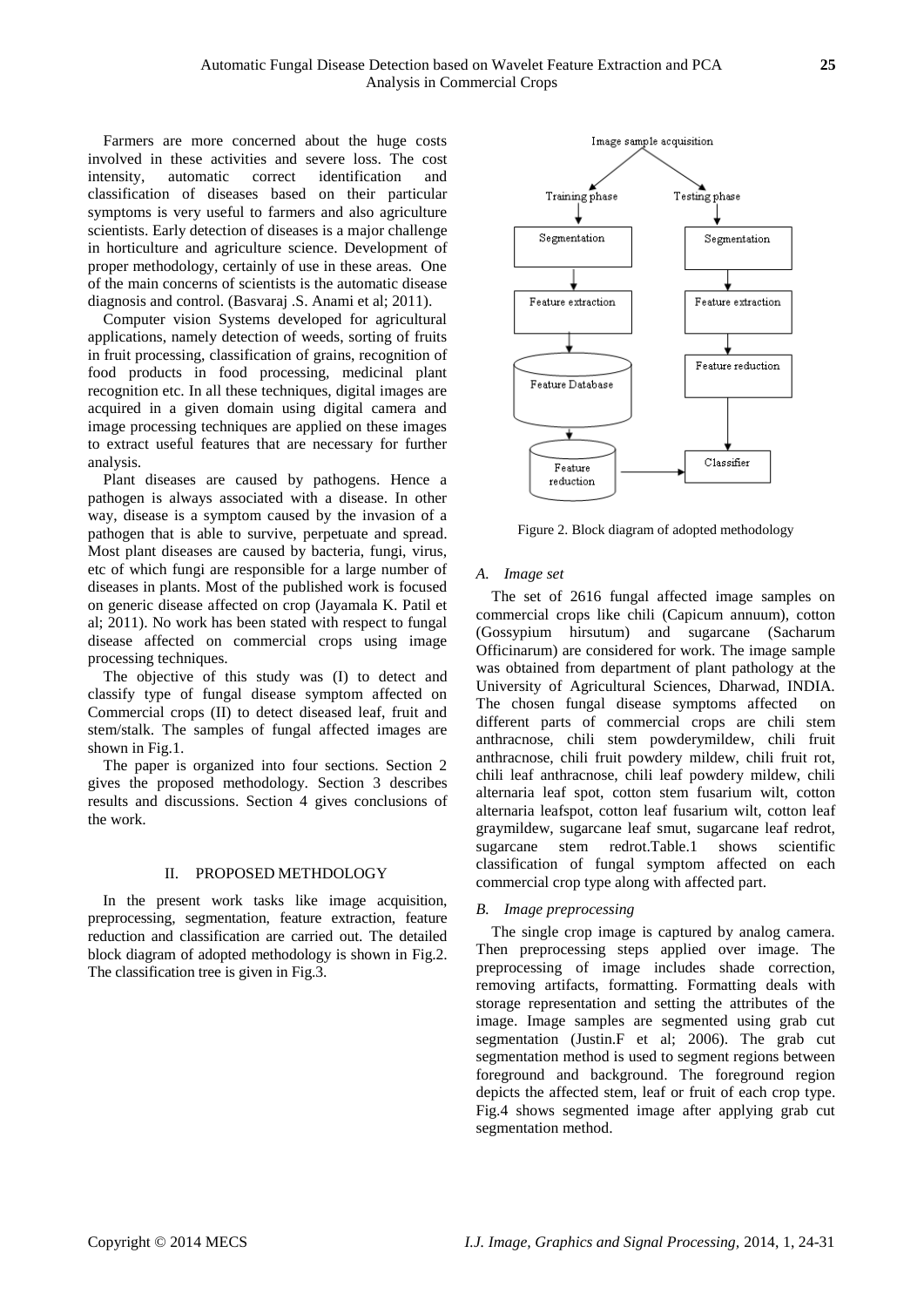

Figure 3. Classification tree



Figure 4. Foreground region showing affected chili fruit: (a) Input image; (b) Segmented image

## *C. Wavelet based feature extraction*

Once the image have been segmented the identified regions, features are extracted from the image. The image height and width are set to even multiples of 512 and 512 pixels respectively and separated into three matrices

corresponding to the original images" Red, Green and Blue color components (P.S.Hiremath et al; 2006).In this work, we have proposed a method to extract features based on discrete wavelet transform (DWT). The image samples are subjected to 2D wavelet decomposition using Daubechies db4 wavelets which is applied to each color component resulting in a 512x512 matrix of each color component. The coefficients of approximation (CA1) and sub-image details are obtained for each color component. The subimage details co-efficients are described as a horizontal (CH1), vertical (CV1) and diagonal (CD1). The numbers of co-efficient generated by first level decomposition are very large and may not be suitable for classification (E.- S.A.Dahshan et al; 2010).

| Fungal      | Causal         | Family         | Order          | Class              | Subdivision        | Affected |
|-------------|----------------|----------------|----------------|--------------------|--------------------|----------|
| Symptom     | organism       |                |                |                    |                    | part     |
| Chili       | Colletotrichum | Melaconiaceae  | Melanconiales  | Coelomycetes       | Deuteromycotina    | Stem,    |
| Anthracnose | capsici        |                |                |                    |                    | leaf.    |
|             |                |                |                |                    |                    | fruit    |
| Chili       | Leveillula     | Erysiphaceae   | Erysiphales    | Plectomycetes      | Ascomycotina       | Stem,    |
| Powdery     | taurica        |                |                |                    |                    | leaf,    |
| mildew      |                |                |                |                    |                    | fruit    |
| Chili Fruit | Colletotrichum | glomerellaceae | glomerellales  | sordariomycetidae  | Ascomycota         | fruit    |
| rot         | capsici        |                |                |                    |                    |          |
| Chili Alter | Alternaria     |                |                |                    |                    |          |
| aria        | alternata      | pleosporales   | pleosporales   | dothideomycetes    | pleosporomycetidae | leaf     |
| leaf spot   |                |                |                |                    |                    |          |
| Cotton      | Alternaria     |                |                |                    |                    |          |
| Alternaria  | macrospore     | pleosporaceae  | pleosporales   | dothideomycetes    | pleosporomycetidae | 1e af    |
| leaf spot   |                |                |                |                    |                    |          |
|             |                |                |                |                    |                    |          |
| Cotton Wilt | Fusarium       | Nectriaceae    | hypocreales    | sordariomycetes    | Ascomycota         | Stem,    |
|             | oxysporum      |                |                |                    |                    | 1e af    |
| Sugarcane   | Sporisorium    | sporisorium    | ustilaginales  | ustiliaginomycetes | Basidiomycota      | le af    |
| Sumut       | scitamineum    |                |                |                    |                    |          |
| Sugarcane   | Glomerella     | glomerellaceae | Incertae sedis | sordariomycetes    | sordariomycetidae  | Stem,    |
| red rot     | tucumanensis   |                |                |                    |                    | le af    |

TABLE I. Scientific classification of fungal symptoms affected on Commercial crops

It also increases the computation time. The approximation coefficients are therefore further decomposed yielding the next level.

The DWT with db4 is applied to each color component at level two resulting in a 256x256 matrix for each color component. Db4 wavelet transform at level two decomposition get the approximation (CA2), horizontal (CH2), vertical (CV2) and diagonal (CD2) details.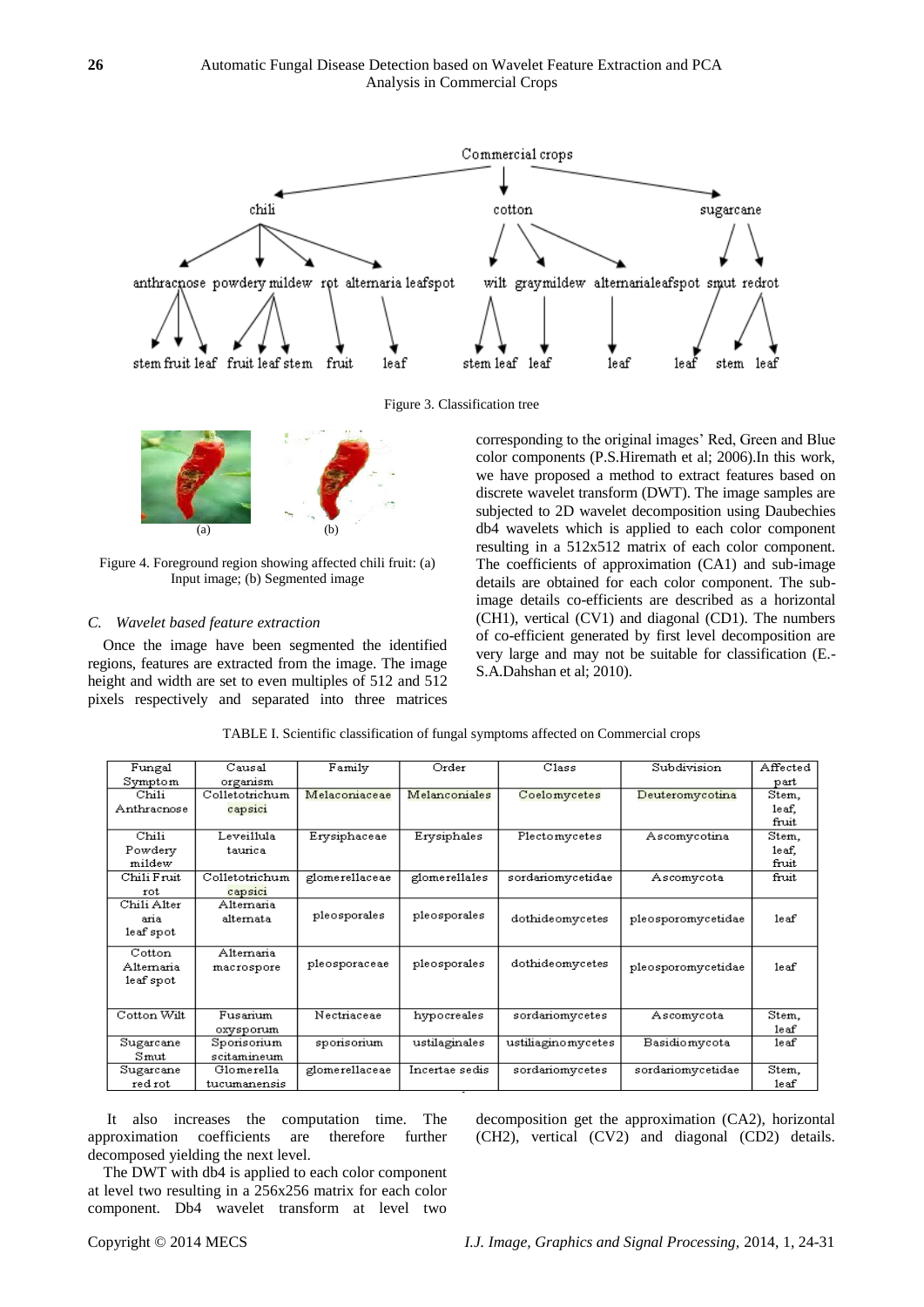

Figure 5. Process of applying discrete wavelet transformation

As the level of decomposition is increased, compact but coarser approximation of the image is obtained. Thus, wavelets provide a simple hierarchical framework for interpreting the image information (Namita Aggarwal et al; 2012). The third level and further levels of wavelet decomposition greatly reduces the input vector size but results in lower classification percentage. The wavelet features extracted at decomposition level two are therefore considered for classifiers. A sub-matrix of 128x128 is extracted from the top left hand quartile which indicates approximation co-efficients (CA2) of each color component matrix resulting in 16,384x3=49,152 wavelet co-efficients. The three 128x128 color component sub-matrices are combined to form a feature vector of wavelet co-efficients of 49,152. (Brendon J. Woodford et al; 2003).The wavelet feature extraction applied on image is shown in Fig.5. Algorithm.1 gives the wavelet feature extraction procedure.

**Algorithm 1**: Wavelet feature extraction

**Input**: 24-bit color image of size 512 x 512

**Output**: Wavelet feature set

**Start**

- **Step1**: Separate Red, Blue and Green component from RGB space
- **Step2**: Apply 2D-DWT, db4 to each color component at level one.
- **Step3**: Compute wavelet based co-efficients for each of the R, G, B channels.
- **Step4**: Repeat step 2 & 3 at level two.

**Step5**: Separate and calculate approximation wavelet co-efficients at level two for R, G, B.

**Step6**: Combine co-efficients to form feature vector **Stop**

With the second level decomposition, the feature vector size (49,152) is too large to be given as an input to a classifier which results in lower classification accuracy. In machine learning, during the training of the classifiers, if the numbers of image features are large, it can lead to ill-posing and over fitting, and reduce the generalization of the classifier. One way to overcome this problem is to reduce the dimensionality of features. To reduce the dimensionality of the large set of features of dataset, in our work, we proposed the use of Principal Component Analysis (PCA).

## *D. PCA based feature reduction*

PCA is a dimensionality reduction algorithm that can be used to significantly speed up feature learning algorithm. It is a way of identifying patterns in data, and expressing the data in such a way as to highlight their similarities and differences. Since patterns in data can be hard to find in data of high dimension, PCA is a powerful tool for analyzing data. The other main advantage of PCA is that once patterns in the data were found, data can be compressed by reducing the number of dimensions, without much loss of information. PCA uses linear Transformations to map data from high dimensional space to low dimensional space. The low dimensional space can be determined by Eigen vectors of the covariance matrix.

Row feature vector is the matrix with the eigenvectors in the columns transposed so that the eigenvectors are in the rows, with the most significant eigenvector at the top and Row data adjust is the mean-adjusted data transposed, i.e.; the feature items in each column, with each row holding a separate dimension. Final feature is the final feature set, with feature items in columns, and dimensions along rows. The eigenvector with the highest eigenvalue is the principle component of the data set. By ignoring the components of less significance the final feature set will have less dimensions than original (Lindsay I Smith, 2002). Algorithm.2 gives wavelet features reduction procedure using PCA.

## **Algorithm 2:** Wavelet feature reduction using Principal Component Analysis

**Input**: Output of Algorithm 1.

**Output**: Reduced Wavelet features

**Start**

- **Step1**: Obtain the mean value  $\overline{D}$  of the wavelet feature set "D".
- **Step2**: Subtract the mean value  $\overline{D}$  from D. From these values a new matrix "M" is obtained.
- **Step3**: Calculate the co-variance matrix; C=MMT
- **Step4**: Calculate the eigenvectors and
- eigenvalues of the covariance matrix
- **Step5**: Choose components and form a feature vector
- Feature Vector = (eig1, eig2, eig3 ........eign)
- **Step6**: Derive the new wavelet feature set.

Final feature  $=$  Row feature vector x Row data adjust **Stop**

The number of wavelet features reduced from PCA is 262 for red, green and blue color components. The features from these three color components are combined to form feature vector of 786 features which are given as input to the classifiers.

#### III. CLASSIFIERS

# *A. Statistical Classifier Using Squared Mahalanobis Minimum Distance*

The Mahalanobis distance is a very useful way of determining the similarity of a set of values from an unknown sample to a set of values measured from a collection of known samples. One of the main reasons the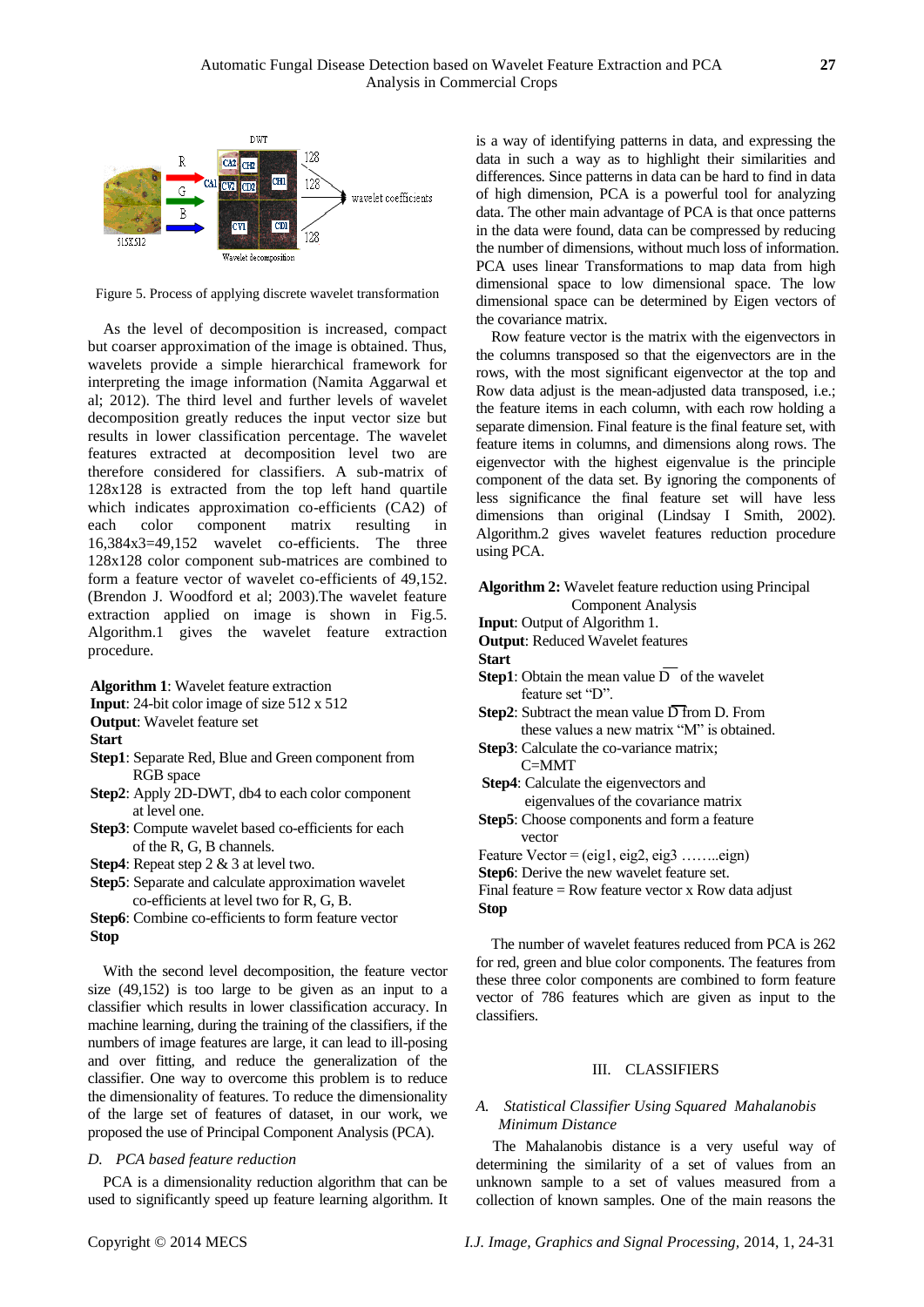Mahalanobis distance method is used is that it is very sensitive to inter-variable changes in the training data. In addition, since the Mahalanobis distance is measured in terms of standard deviations from the mean of the training samples, the reported matching values give a statistical measure of how well the spectrum of the unknown sample matches (or does not match) the original training spectra. This method belongs to the class of supervised classification. Since this work is, a feasibility study to analyze whether such techniques give accurate enough results, so that the technology is viable for an autonomous harvester, supervised classification is a good approach to test the efficacy of the method.

The underlying distribution for the complete training data set was a mixture of Gaussian model. The next step is to calculate the statistics representing those classes. The procedure until this stage represented the training phase, where in, we calculate the necessary statistical features various classes. After the parameter sets were obtained, the classifier was tested on the test images for each class. This constitutes the testing phase.

The classifier was based on the squared Mahalanobis distance from the feature vector representing the test image to the parameter sets of the various classes. It used the nearest neighbor principle. The squared Mahalanobis distance metric is calculated using equation. (1).

$$
r^2 = (x - \mu)^T \Sigma^{-1} (x - \mu) \tag{1}
$$

Where,

'x' is the N-dimensional test feature vector (N is the number of features considered), 'μ' is the N-dimensional mean vector for a particular class "Σ" is the N x N dimensional co-variance matrix.

During testing phase of the method, the squared Mahalanobis distance, for a particular test vector is calculated with all the classes. The test image is then classified using the minimum distance principle. The test image is classified as belonging to a particular class to which its squared Mahalanobis distance is minimum among the calculated distances (Nikhil Niphadkar).

## *B. Probabilistic Neural Network Classifier*

Recent resurgence of interest in artificial neural networks has resulted in different models for real-world applications. Artificial neural networks are the massively parallel structures of simple processing units that can be used for solving computationally complex tasks such as image processing, computer vision, pattern recognition etc.

We have used Probabilistic neural networks (PNN) for classification in this work (D.S.Guru et al; 2011). When an input is presented, the first layer computes distances from the input vector to the training input vectors, and produces a vector whose elements indicate how close the input is to a training input. The second layer sums these contributions for each class of inputs to produce as its net output a vector of probabilities. Finally, a compete transfer function on the output of the second layer picks the maximum of these probabilities, and produces a 1 for that class and a 0 for the other classes. The reason in selecting PNN is that it has fast training process orders of magnitude faster than backpropagation, an inherently parallel structure, guaranteed to converge to an optimal classifier as the size of the representative training set increases, no local minima issues, training samples can be added or removed without extensive retraining. The classification procedure is depicted in Algorithm.3.

# **Algorithm 3**: Recognition and Classification of fungal symptoms affected on Commercial crops

**Start**

- **Step1**: Accept the fungal affected images on chili, cotton and sugarcane
- **Step2**: Extract wavelet based features using Algorithm 1.

**Step3**: Perform feature reduction using Algorithm 2.

- **Step4**: Train the classifiers with reduced features
- **Step5**: Accept test images and perform Step 2 & 3.

**Step6**: Recognize and classify the images using classifiers

**Stop**

# IV. RESULTS AND DISCUSSIONS

All the algorithms used in this work are implemented using MATLAB 7.0. The image samples are divided into two halves and one half is used for training and other is for testing. Around 15% image samples are used for validation of the designed classifier model.

The percentage accuracy is defined as the ratio of correctly recognized image samples to the total number of test image samples. The Percentage accuracy is given by equation. (2).

$$
Percentage Accuracy = \frac{Correcty \text{ Re cognised Im age Samples}}{\text{Total Number of Test Image}} *100
$$
 (2)

From Fig.6 the highest recognition and classification accuracy of 94% is observed with cotton alternaria leaf spot and the lowest of 72% is observed with sugarcane leaf redrot using Mahalanobis distance classifier.



Figure 6. Average classification accuracy using Mahalanobis distance classifier per class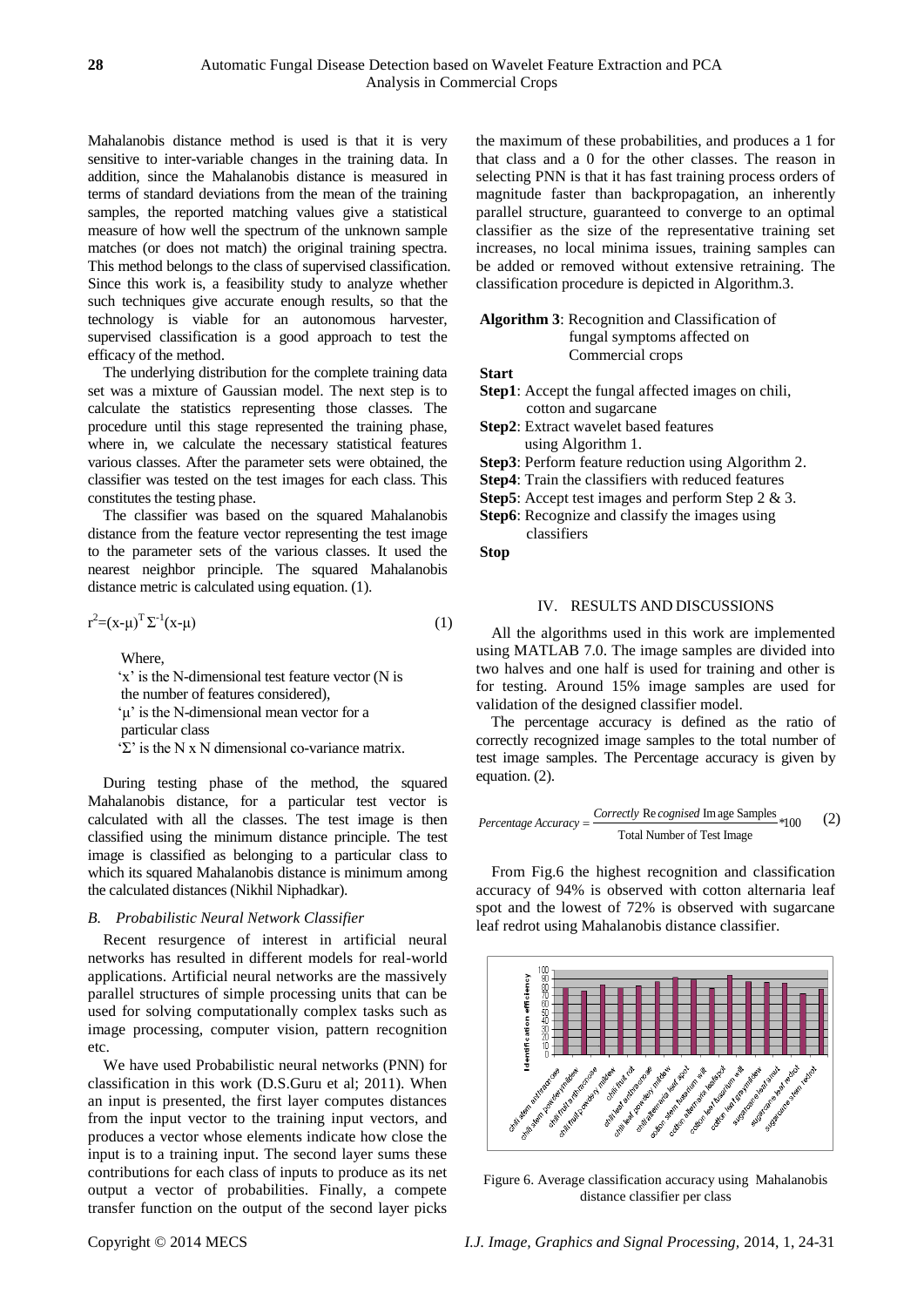From Fig.7 the highest recognition and classification accuracy of 96% is observed with cotton leaf graymildew and the lowest of 78% is observed with cotton stem fusarium wilt using PNN classifier.



Figure7. Average classification accuracy using PNN per class

The average classification accuracies for Mahalanobis distance and PNN classifiers are 83.17% and 86.48% respectively as shown in Fig.8.



Figure 8. Average classification accuracies for Mahalanobis distance and PNN classifiers

Fig.9 shows average computational time for individual classifiers of which PNN classifier has 25% speed up over Mahalanobis distance classifier.



Figure 9. Computational time for Mahalanobis distance and PNN classifiers

Fig.10 shows the performance of individual classifiers with respect to True positive rate (TPR), False positive rate (FPR), Precision, Recall and F-measure.



Figure 10. Comparison of classifiers with various parameters

#### V. CONCLUSIONS

The technology leverage farmers can take up to asses the crop, look at the possibility of diseases at early stages, take decision on possible treatment, and the like. The identification of the symptoms of fungal diseases, by means of a machine vision system may support farmers in proper assessment of crops. Here we used image samples of commercial crops that showed visual symptoms of a fungal disease. Features were extracted from affected region and used as inputs to a Mahalanobis distance and PNN classifiers. The classification accuracy and computational speed up for training taken by classifiers shows that PNN classifier works better for our approach.

The work carried out has relevance to the real world classification of commercial crop disease and it involves both image processing and pattern recognition techniques. For future study, different neural network architectures, Support Vector machine (SVM), Statistical methods can be used for classification. We can extend this project to classify disease affected on fruits, vegetables, cereals etc.

#### ACKNOWLEDGEMENTS

We would like to express our thanks to Dr.B.S.Anami, principal, KLE.I.T, for his valuable suggestions.

# **REFERENCES**

- [1] J.D. Pujari, Rajesh.Yakkundimath, A.S.Byadgi (2013), "Grading and Classification of anthracnose fungal disease in fruits", International Journal of Advanced Science and Technology, Vol.52.
- [2] Arman Arefi and Asad Modarres Motlagh (2013) , "Development of an expert system based on wavelet transform and artificial neural networks for the ripe tomato harvesting robot", AJCS 7(5):699-705, ISSN:1835-2707.
- [3] Heena Patel and Saurabh Dave (2012), "An application of Radon and Wavelet Transforms for Image Feature Extraction", International Journal of Electronics and Communication Engineering, Volume 1,Issue 2, Pages 1-8.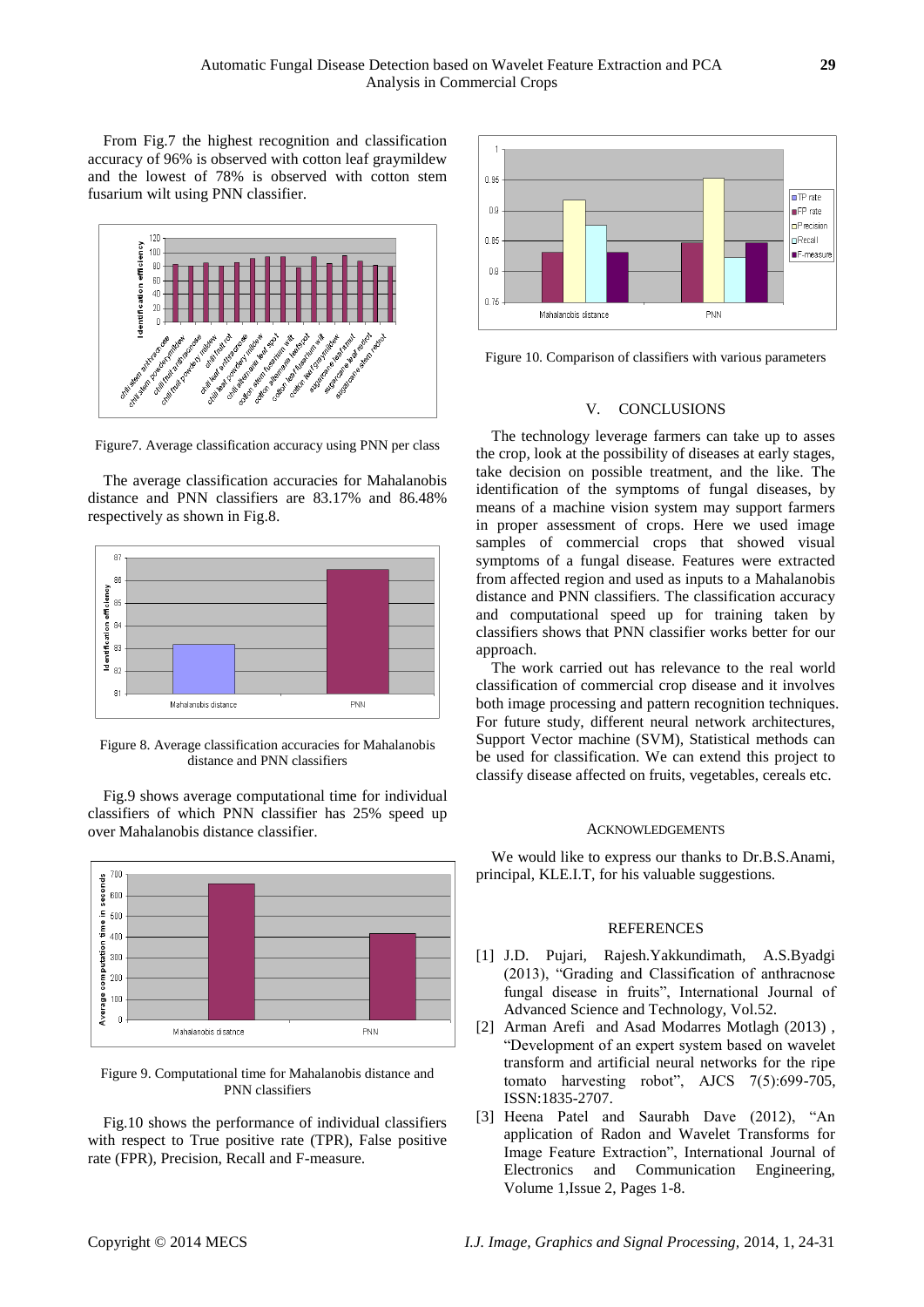- [4] Namita Aggarwal, R. K. Agrawal (2012), "First and Second Order Statistics Features for Classification of Magnetic Resonance Brain Images", Journal of Signal and Information Processing, 2012, 3, 146-153 doi:10.4236/jsip.2012.32019 Published Online May 2012 [\(http://www.SciRP.org/journal/jsip\)](http://www.scirp.org/journal/jsip).
- [5] A. Phinyomark, A. Nuidod, P. Phukpattaranont and C. Limsakul (2012), "Feature Extraction and Reduction of Wavelet Transform Coefficients for EMG Pattern Classification", Electronics and Electrical Engineering. – Kaunas: Technological, No.  $6(122)$ . – P. 27–32.
- [6] Y. Zhang\* and L. Wu (2012), "An MR Brain images classifier via principal component analysis and kernel support vector machine", Progress In Electromagnetics Research, Vol. 130, 369-388.
- [7] Jayamala K. Patil, Raj Kumar (2011), "Advances in image processing in image processing for detection of plant diseases", Journal of Advanced Bioinformatics Applications and Research Volume 2, Issue 2, Pages 135-141.
- [8] Lili N.A, F. Khalid, N.M. Borhan (2011), "Classification of Herbs Plant Diseases via Hierarchical Dynamic Artificial Neural Network after Image Removal using Kernel Regression Framework", International Journal on Computer Science and Engineering Vol. 3 No.1.
- [9] D. Moshou, C. Bravo , R. Oberti , J.S. West , H. Ramon , S. Vougioukas , D. Bochtis (2011), "Intelligent multi-sensor system for the detection and treatment of fungal diseases in arable crops", Biosystems Engineering (1 0 8) Pages 3 1 1 -3 2 1.
- [10]D S Guru, P B Mallikarjuna, S Manjunath (2011), "Segmentation and Classification of Tobacco Seedling Diseases", COMPUTE '11 Proceedings of the Fourth Annual ACM Bangalore Conference.
- [11]Basvaraj .S. Anami, J.D.Pujari and Rajesh.Yakkundimath (2011), "Identification and Classification of Normal and Affected Agriculture/horticulture Produce Based on Combined Color and Texture Feature Extraction", International Journal of Computer Applications in Engineering Sciences, Vol 1, Issue 3.
- [12]H. Al-Hiary, S. Bani-Ahmad, M. Reyalat, M. Braik and ALRahamneh (2011), "Fast and Accurate Detection and Classification of Plant Diseases", International Journal of Computer Applications, Volume 17– No.1.
- [13] Miroslaw Miciak (2010), "Radon Transformation and Principal Component Analysis Method Applied in Postal address recognition task", International Journal of Computer Science and Applications, Vol. 7 No. 3, pp. 33 – 44.
- [14] E.-S. A. Dahshan, T. Hosny and A.-B. M. Salem (2010), "A Hy- brid Technique for Automatic MRI Brain Images Classification," Digital Signal Processing, Vol. 20, No. 2, pp. 433-441.
- [15] A. Camargo, J.S. Smith (2009), "Image pattern classification for the identification of disease causing

agents in plants", Computers and Electronics in Agriculture (66) Pages 121–125.

- [16] Qing Yao, Zexin Guan, Yingfeng Zhou, Jian Tang, Yang Hu and Baojun Yang (2009), "Application of support vector machine for detecting rice diseases using shape and color texture features", International Conference on Engineering Computation.
- [17] Mehdi Lotfi, Ali Solimani, Aras Dargazany, Hooman Afzal, Mojtaba Bandarabadi (2009), "Combining Wavelet Transforms and Neural Networks for Image Classification", 41st Southeastern Symposium on System Theory University of Tennessee Space Institute Tullahoma, TN, USA, March 15-17.
- [18]Geng Ying, Li Miao, Yuan Yuan and Hu Zelin (2008), "A Study on the Method of Image Pre-Processing for Recognition of Crop Diseases", International Conference on Advanced Computer Control.
- [19]Kuo-Yi Huang (2007), "Application of artificial neural network for detecting Phalaenopsis seedling diseases using color and texture features", computers and electronics in agriculture (57), Pages 3–11.
- [20]P.S.Hiremath, S. Shivashankar and Jagadeesh Pujari (2006), "Wavelet based features for color texture classification with application to CBIR", International Journal of Computer Science and Network Security, VOL.6 No.9A.
- [21] R. Pydipati, T.F. Burks and W.S. Lee (2006), "Identification of citrus disease using color texture features and discriminate analysis", Computers and Electronics in Agriculture, Volume 52, Issue 1-2, Pages 49-59.
- [22]Justin F. Talbot, Xiaoqian Xu Implementing Grab Cut. Brigham Young University, Revised: April 7, 2006.
- [23]Duy-Dinh Le and Shin"ichi Satoh (2005), "An Efficient Feature Selection Method for Object Detection", ICAPR, LNCS 3686, pp. 461–468.
- [24]Brendon J. Woodford, Da Deng and George L Benwell(2003), "A wavelet-based neuro-fuzzy system for data mining small image sets", CRPIT Series Volume 32, ISBN 1 920682 14 7.
- [25]Pinstrup-Andersen (2001), "The Future World Food Situation and the Role of Plant Diseases", DOI: 10.1094/PHI-I-2001-0425-01.
- [26]Carsten Rother, Vladimir Kolmogorov, Andrew Blake (1991), "Grab Cut - Interactive Fore-ground Extraction using Iterated Graph Cuts", Microsoft Research Cambridge, UK.
- [27]Orchard, M. T., Bouman, C. A. (1991), "Color Quantization of Images", IEEE Transactions on Signal Processing 39, 12, 2677-2690.
- [28]Mohd Zafran, Hadzli Hasim, Robbaiah,yuslindawati, "Identification of Psoriasis Lesion Features Using Daubechies D4 Wavelet Technique", Recent Researches in Communications, Electronics, Signal Processing and Automatic Control", ISBN: 978-1- 61804-069-5.